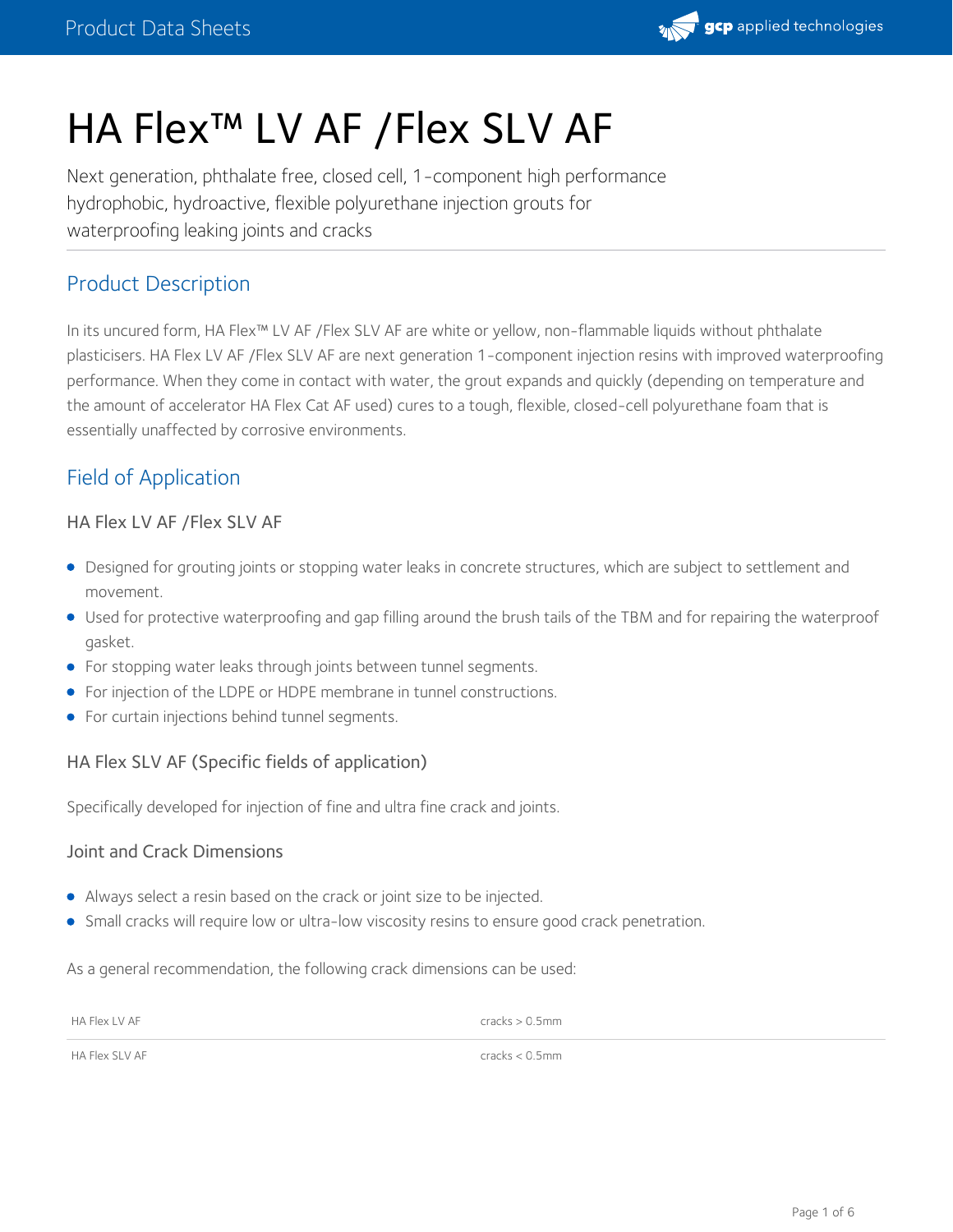# Product Advantages

- ADR free transport.
- Next generation resin with improved waterproofing performance.
- Improved cell structure of the cured compound resulting in better mechanical properties and durability.
- Phthalate free resins, REACH compliant.
- Improved performance at temperatures below 5°C, no crystallisation of HA Flex Cat AF.
- HA Flex LV AF /Flex SLV AF form a flexible gasket or flexible plug in the joint or crack.
- Non-flammable, solvent free.
- Choice of different expansion rates.
- User friendly: 1 component product.
- Controllable reaction times: by using catalyst curing times can be reduced.
- Cured compound is resistant to most organic solvents, mild acids, alkalis and micro- organisms. (\*)

(\*) For chemical resistances please contact your GCP representative.

# Application

- Before commencing the injection, consult the Material Safety Data Sheet (MSDS) in order to be familiar with the materials at hand.
- Always shake the HA Flex Cat AF well before use.

# 1. Surface Preparation

- Remove surface contaminants and debris to establish the pattern of the crack or joint. Active leaking cracks larger than 3mm need to be sealed with an approved method.
- Drill holes of the correct diameter for the selected packer. Drill at an angle of 45°. Preferably the holes should be drilled staggered around the crack to insure good coverage of the crack in case it is not perpendicular to the concrete surface.
- The depth of the bore should be approximately half of the thickness of the concrete. As a rule of thumb the distance of the drill point from the crack is half the wall thickness.
- Distance between holes can vary by 15 to 90 cm, depending on the actual situation. •Insert the correctly sized packer into the hole up to 2/3 of its length. Tighten with a wrench or spanner by turning clockwise until sufficient tension has been reached to keep the packer in place during injection.
- Flush the crack with water before injecting with resin. This will flush out dust, debris and prime the crack for the injection resin and improve penetration of the product into the crack. Water in the crack will activate the resin.

# 2. Resin and Equipment Preparation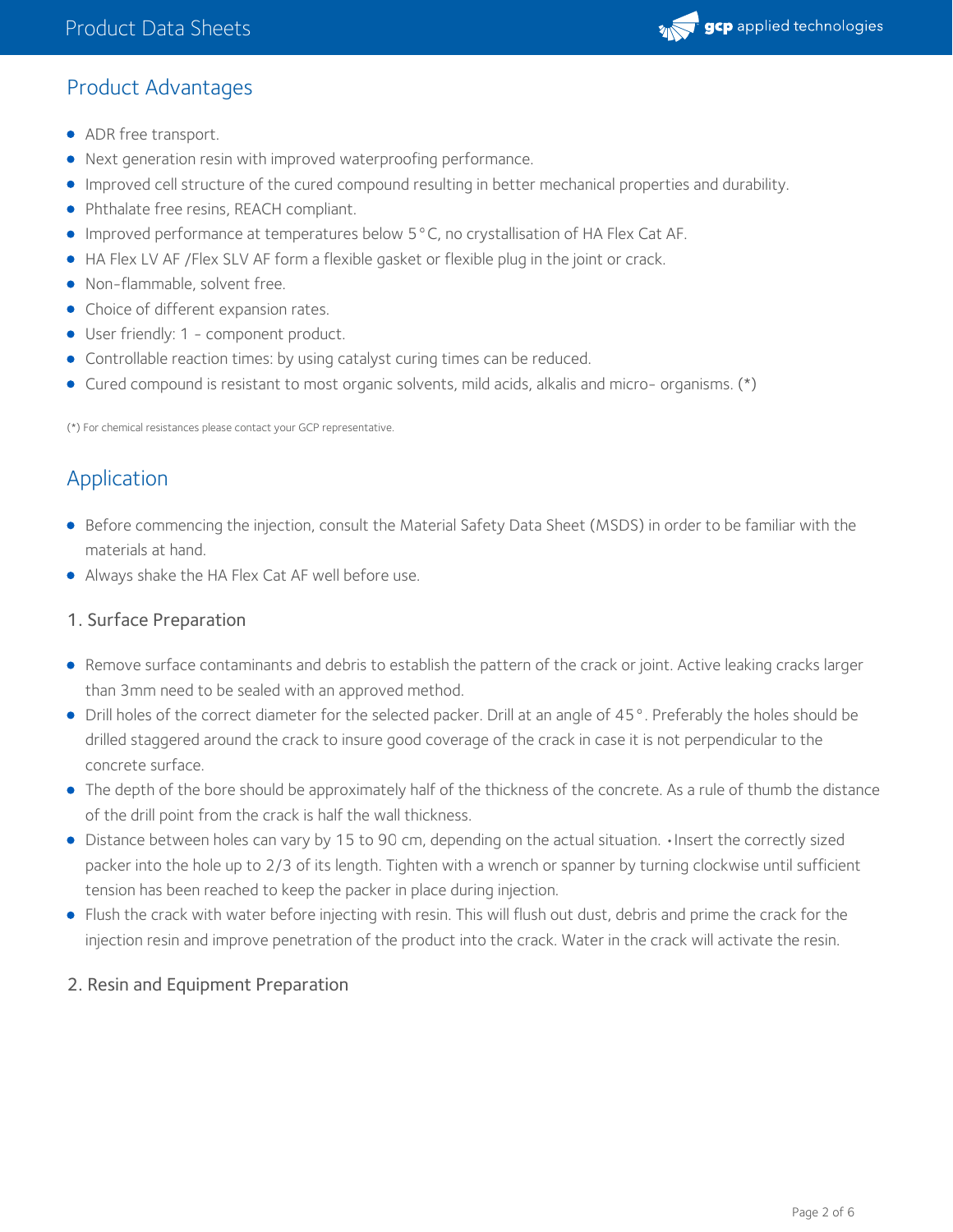

- Prepare the resin with the predetermined amount of catalyst. Shake HA Flex Cat AF well before use. No reaction with the resin will occur until the resin comes into contact with water.
- Do not prepare more resin than can be injected within 4 hours after mixing HA Flex Cat AF in the resin. Avoid mixing full drums, it is recommended to batch mix smaller quantities in a separate pail or in the pump reservoir.
- Protect the resin from water, since this will trigger a reaction in the container used and might cause the resin to harden or foam prematurely within the injection equipment.
- It is highly recommended to use separate pumps for the water and the resin injection to prevent cross contamination and blockages.
- The pumps should be thoroughly primed with Washing Agent Eco to lubricate and dry the system before injection. We recommend the use of pneumatic or electric 1 - component pumps.

#### 3. Injection

- Start the injection at the first packer.
- Start injecting at the lowest pressure setting of the pump. Slowly increase the pressure until the resin begins to flow. Pressures may vary from 14 bars to 200 bars depending on the size of the crack, the thickness of the concrete and the general condition of the concrete.
- A little leakage of resin through the concrete or crack is useful in showing the extent of resin travel. Large leaks should be plugged with rags, wait for the resin to set, then inject again.
- During the injection water will first flow from the crack, followed by foaming resin. After this, pure resin will flow from the crack.
- **Stop pumping when the pure resin reaches the next packer.**
- Move to the next packer and repeat the procedure.
- After injecting through a few of the packers, go back to the first one and re-inject with resin.
- After the resin injection, water can be re-injected into the ports to cure resin left behind.
- Let the resin cure thoroughly before removing packers. The resulting holes can be filled with hydraulic cement.
- When the injection is finished, clean all tools and equipment which have been in contact with the resin with Washing Agent Eco. This should be done within 30 minutes. Never leave the pump filled with resin overnight or for periods beyond 1 shift. Do not use solvents or other cleaning products since they give less positive results and can create hazardous situations.
- Products should be disposed off according to local legislation.
- Refer to Material Safety Data Sheet (MSDS) for general recommendations. In case of spills and accidents, refer to the MSDS of the products or when in doubt contact your local GCP representative. Always wear appropriate protective gear for the job at hand according to local guidelines and regulations. We recommend that gloves and protective goggles are worn when handling chemical products. See MSDS for further recommendations.

#### 4. Reactivity

| <b>REACTIVITY</b> | <b>HA FLEX CAT AF</b> | <b>START REACTION</b> |                | <b>END REACTION</b> |                | <b>EXPANSION</b> |
|-------------------|-----------------------|-----------------------|----------------|---------------------|----------------|------------------|
|                   |                       | HA Flex LV AF         | HA Flex SLV AF | HA Flex LV AF       | HA Flex SLV AF |                  |
| At $5^{\circ}$ C  | 1%                    | Approx. 3'30"         |                | Approx.17'00"       |                | Approx.12V       |
|                   | 2%                    | Approx. 2'15"         | Approx. 1'30"  | Approx. 8'30"       | Approx. 6.30"  | Approx. 14V      |
|                   | 5%                    | Approx. 55"           | Approx. 50"    | Approx. 4'00"       | Approx. 3.25"  | Approx. 16V      |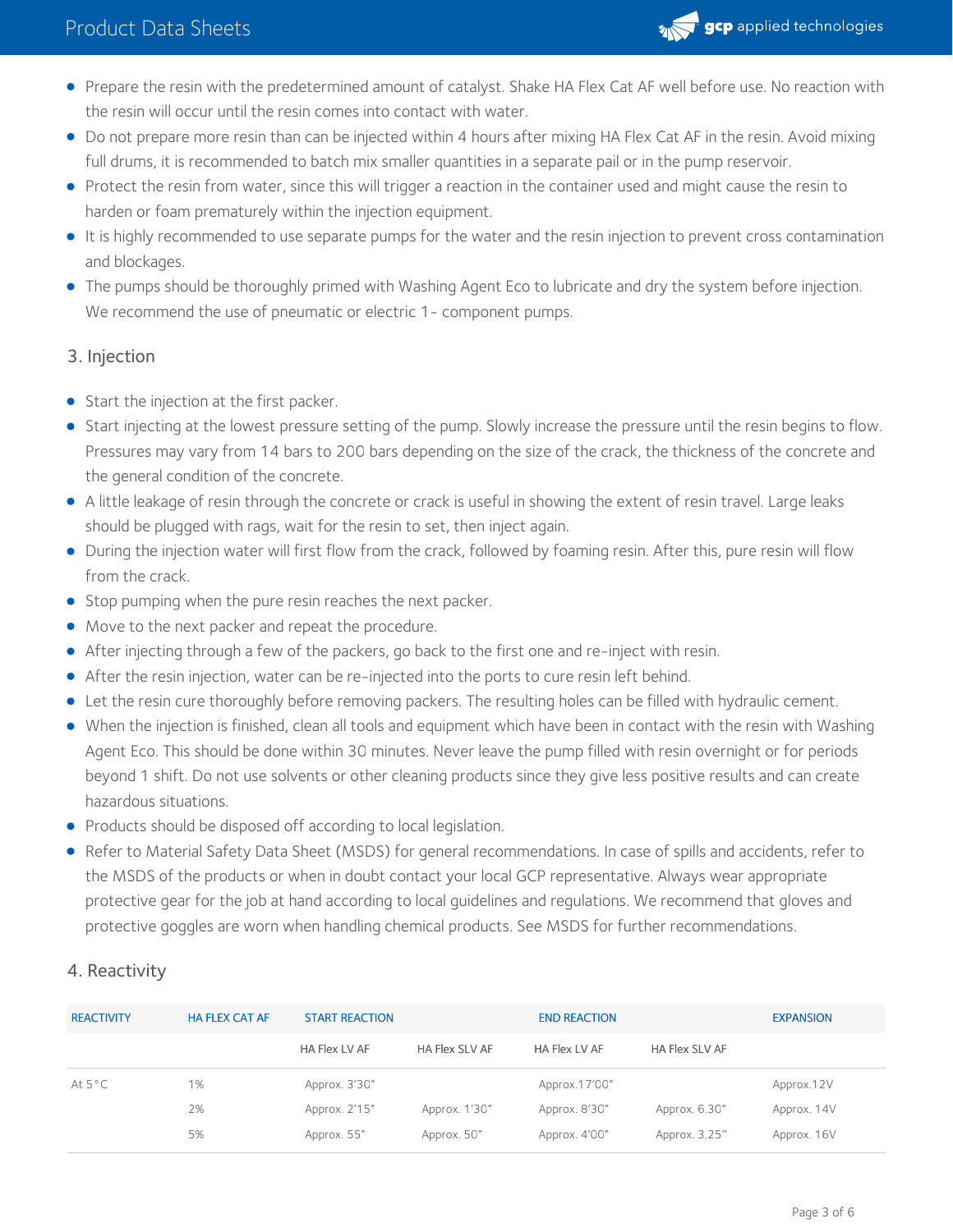

| At $15^{\circ}$ C | 1% | Approx. 2'10" |               | Approx. 10'50" |               | Approx. 14V |
|-------------------|----|---------------|---------------|----------------|---------------|-------------|
|                   | 2% | Approx. 1'25" | Approx. 1'10" | Approx. 7'00"  | Approx. 5'10" | Approx. 16V |
|                   | 5% | Approx. 40"   | Approx. 35"   | Approx. 3'05"  | Approx. 2'35" | Approx. 16V |
| At $25^{\circ}$ C | 1% | Approx. 1'30" |               | Approx. 9'00"  |               | Approx. 14V |
|                   | 2% | Approx. 1'05" | Approx. 1'00" | Approx. 5'35"  | Approx. 4'30" | Approx. 16V |
|                   | 5% | Approx. 35"   | Approx. 35"   | Approx. 2'10"  | Approx. 2'20" | Approx. 17V |
| At 30°C           | 1% | Approx. 1'05" |               | Approx. 7'30"  |               | Approx. 14V |
|                   | 2% | Approx. 45"   | Approx. 50"   | Approx. 4'40"  | Approx. 4'20" | Approx. 16V |
|                   | 5% | Approx. 25"   | Approx. 30"   | Approx. 1'45"  | Approx. 2'00" | Approx. 17V |
| At 35°C           | 1% | Approx. 55"   |               | Approx. 6'45"  |               | Approx. 15V |
|                   | 2% | Approx. 40"   | Approx. 50"   | Approx. 4'00"  | Approx. 3'35" | Approx. 17V |
|                   | 5% | Approx. 20"   | Approx. 25"   | Approx. 1'35"  | Approx. 1'45" | Approx. 18V |

HA Flex SLV AF should always be used with a minimum of 2% HA Flex Cat AF.

# Technical Data / Properties

| <b>PROPERTY</b>                         | <b>VALUE</b>  |                | <b>NORM</b>       |
|-----------------------------------------|---------------|----------------|-------------------|
| Uncured                                 | HA Flex LV AF | HA Flex SLV AF |                   |
| Solids                                  | 100%          | 100%           | EN ISO 3251       |
| Viscosity at 25°C (mPas)                | Approx. 550   | Approx. 200    | EN ISO 3219       |
| Density (kg/dm <sup>3</sup> )           | Approx. 1.020 | Approx. 1.075  | EN ISO 2811       |
| Flash Point (°C)                        | >132          | >132           | EN ISO 2719       |
| HA Flex Cat AF                          |               |                |                   |
| Viscosity at 25°C (mPas)                | Approx. 15    |                | EN ISO 3219       |
| Density (kg/dm <sup>3</sup> )           | Approx. 0.950 |                | EN ISO 2811       |
| Flash Point (°C)                        | 105           |                | EN ISO 2719       |
| Cured                                   |               |                |                   |
| Density (kg / dm <sup>3</sup> )         | Approx. 1.000 |                | EN ISO 1183       |
| Tensile Strength (N / mm <sup>2</sup> ) | Approx. 1.2   |                | <b>EN ISO 527</b> |
| Elongation (%)                          | Approx. 100   | Approx. 100    | <b>EN ISO 527</b> |

# Packaging

HA Flex LV AF /Flex SLV AF

5kg, 25kg or 200kg metal drums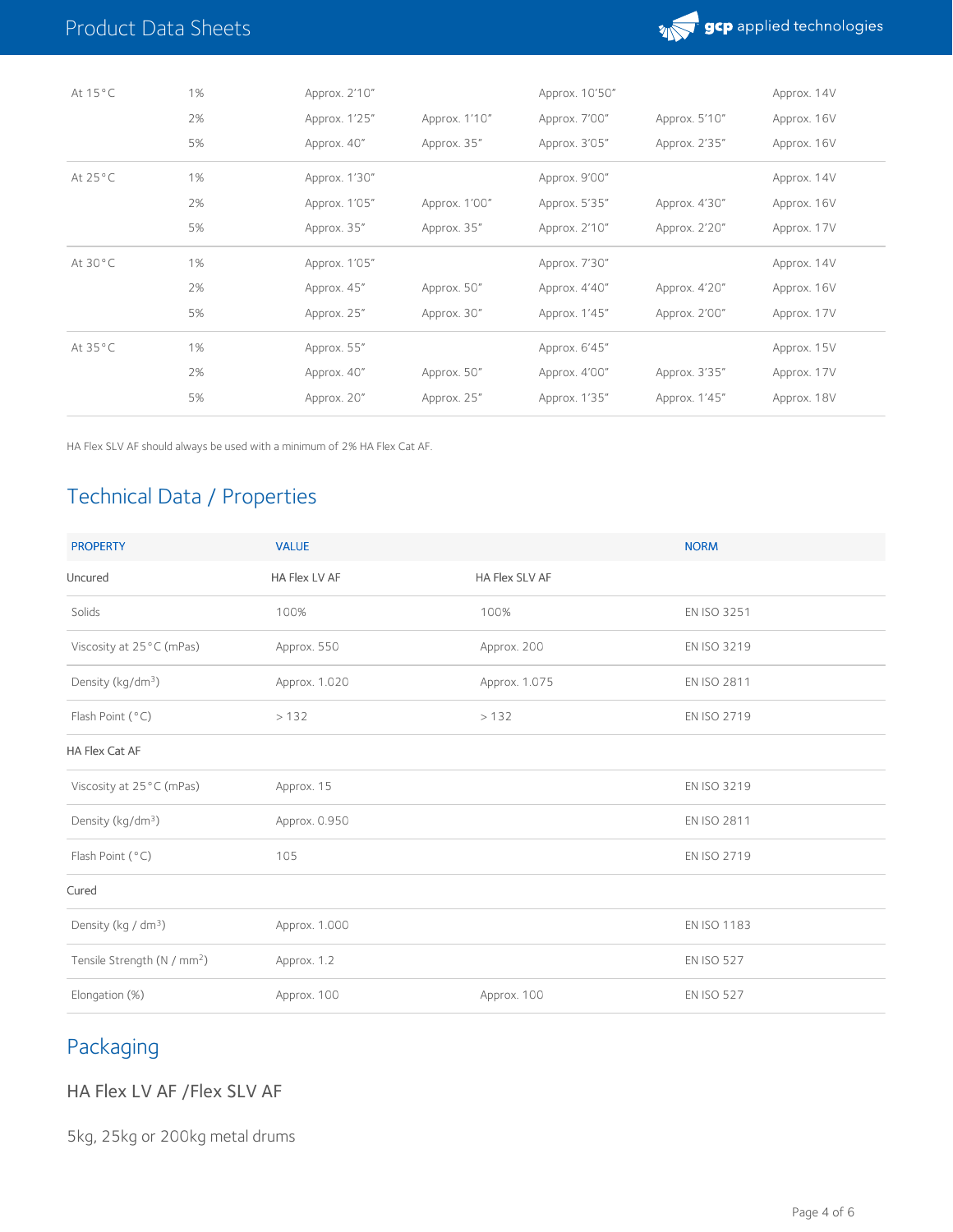

| 1 Pallet | 180 x 5kg drum |
|----------|----------------|
|          | 24 x 25kg drum |
|          | 4 x 200kg drum |

#### HA Flex Cat AF

0.25 or 1L plastic bottle or 20kg metal drum

| 1 box    | 15 x 0.25L                  |
|----------|-----------------------------|
| 1 box    | $16 \times 11$              |
| 1 Pallet | 84 boxes with 0.25L bottles |
|          | 24 boxes with 1L bottles    |
|          | 24 x 20kg metal drums       |

### Appearance

| HA Flex LV AF  | Yellow liguid           |
|----------------|-------------------------|
| HA Flex SLV AF | Yellow liquid           |
| HA Flex Cat AF | Grey transparent liquid |

### Consumption

Has to be estimated by the engineer or operator and depends on width and depth of the cracks and voids which need to be injected, and on the expansion rate of the chosen resin.

### **Storage**

HA Flex LV AF /Flex SLV AF are sensitive to moisture and should be stored in original containers in a dry area. Storage temperature must be between 5°C and 30°C. Once the packaging has been opened, the useful life of the material is greatly reduced and should be used as soon as possible.

Shelf life: 2 years.

### Accessories

#### To be ordered separately

- IP 1C Manual hand pump.
- IP 1C Compact electric airless diaphragm pump.
- IP 1C Pro electric airless diaphragm pump.
- Packers and connectors.

(Please consult the relevant data sheet).